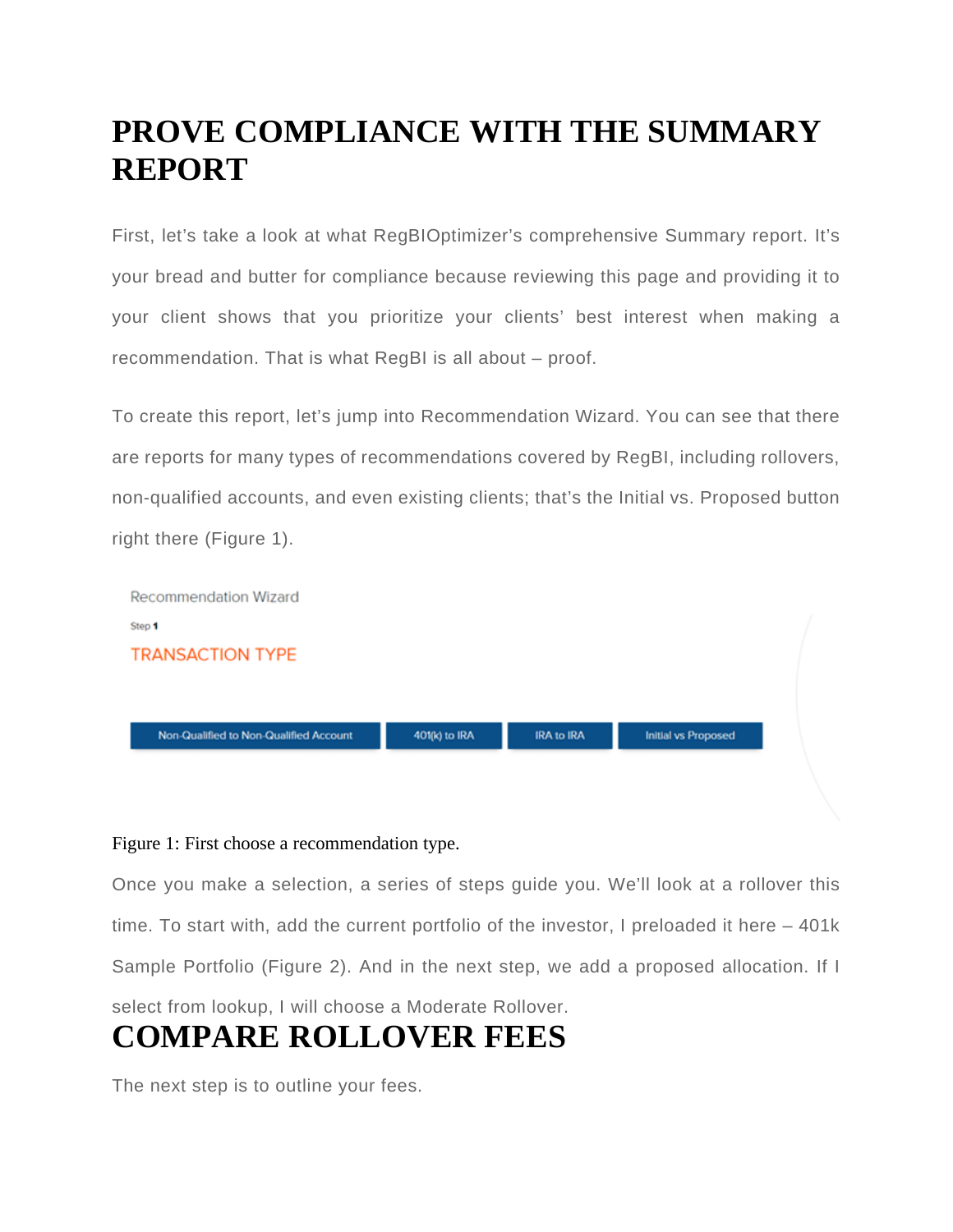### **Recommendation Wizard**

Step 2

### ADD CURRENT PORTFOLIO HELD BY INVESTOR

**CURRENT** 

401k Sample Portfolio **PCT » My Portfolios** 

+ Add New Portfolio

**Q** Select from Lookup

### Figure 2: Pull client portfolios from Portfolio Crash Test **PULL IN RETIREMENT PLAN DATA**

Because this is a rollover transaction, RegBIoptimizer will automatically pull in retirement plan data for the plan from which you are rolling over. Our database contains over seven hundred thousand retirement plans already prepopulated. Just type a name and pick a plan (Figure 3).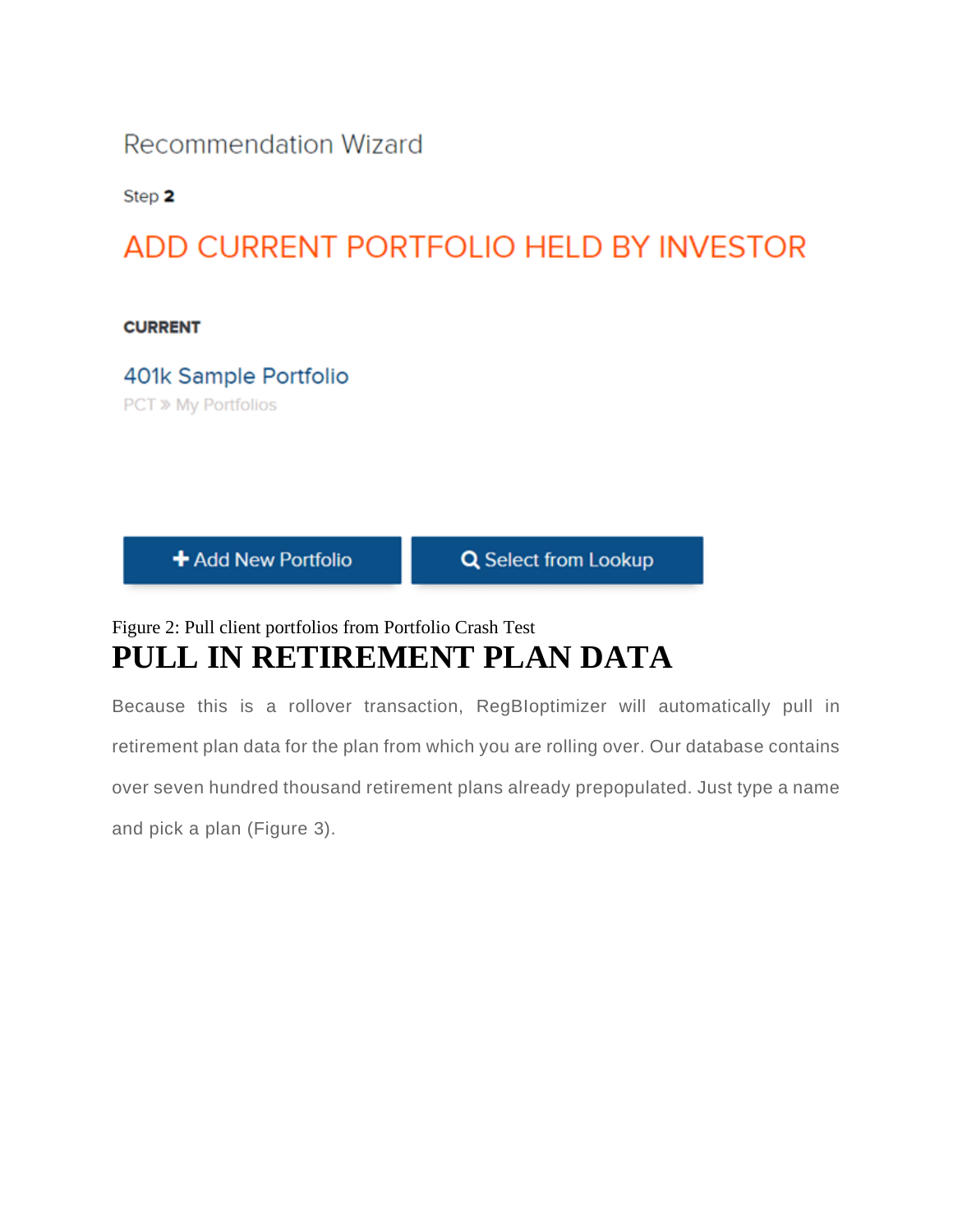| Recommendation Wizard                                                                       |          |                   |                   |                                                                                                                          |                                         |
|---------------------------------------------------------------------------------------------|----------|-------------------|-------------------|--------------------------------------------------------------------------------------------------------------------------|-----------------------------------------|
| Step 4                                                                                      |          |                   |                   |                                                                                                                          |                                         |
| <b>FEES</b>                                                                                 |          |                   |                   |                                                                                                                          |                                         |
| (b) Add Your Advisory Level Fee                                                             |          |                   |                   | (a) Add Retirement Plan Fees (add fees from 404(a)5 disclosure of if you could not obtain it, search for a plan by name) |                                         |
| <b>Plan Lookup</b>                                                                          |          | 401(k) Fees (a) O |                   | Advisor Fee (b) O                                                                                                        |                                         |
| dupont                                                                                      | $\alpha$ | 0.27              | x                 | $\boldsymbol{\kappa}$                                                                                                    |                                         |
| <b>Syaricad</b><br>DUPONT 4018) AND PROFIT SHARING PLAN                                     |          |                   |                   |                                                                                                                          |                                         |
| DUPONT AND RELATED COMPANIES DEFINED<br>CONTRIBUTION PLAN MASTER TRUST                      |          |                   |                   |                                                                                                                          |                                         |
| DUPONT ANESTHESIA, PSC RETIREMENT PLAN                                                      |          |                   | orted.            |                                                                                                                          |                                         |
| DUPONT BUILDING INC. 40% PLAN.                                                              |          |                   |                   |                                                                                                                          |                                         |
| DUPONT CAPITAL MANAGEMENT<br>CORPORATION (DCMC) GEM TRUST DCMC<br>GEM TRUST SHORT DURATION. |          | <b>TELEVISION</b> | treviously loaded | ٠                                                                                                                        |                                         |
| DUPONT CAPITAL MANAGEMENT<br>CORPORATION (DCMC) GEM TRUST GEM<br>TRUST OPPORTUNISTIC 3      |          |                   |                   |                                                                                                                          | Next $\rightarrow$<br>$\leftarrow$ Back |
| DUPONT CAPITAL MANAGEMENT                                                                   |          |                   | Howway            |                                                                                                                          |                                         |

### Figure 3: Reg-BI Optimizer contains over 700k plans to load **PRESENT CLIENTS WITH A COMPLETE COST PICTURE**

Don't forget your advisory fee, in this case, 1%. RegBIoptimizer contains an advisor fee benchmarking database called FeeComp. We based FeeComp on tens of thousands of SEC filings, we'll see it a little bit later.

The next section is all about Individual Factors required to establish "best interest."

(Figure 4) And last but not least are custom services that you will offer in a transaction.

Showing custom services is crucial because even if your fees go up, your services will justify them.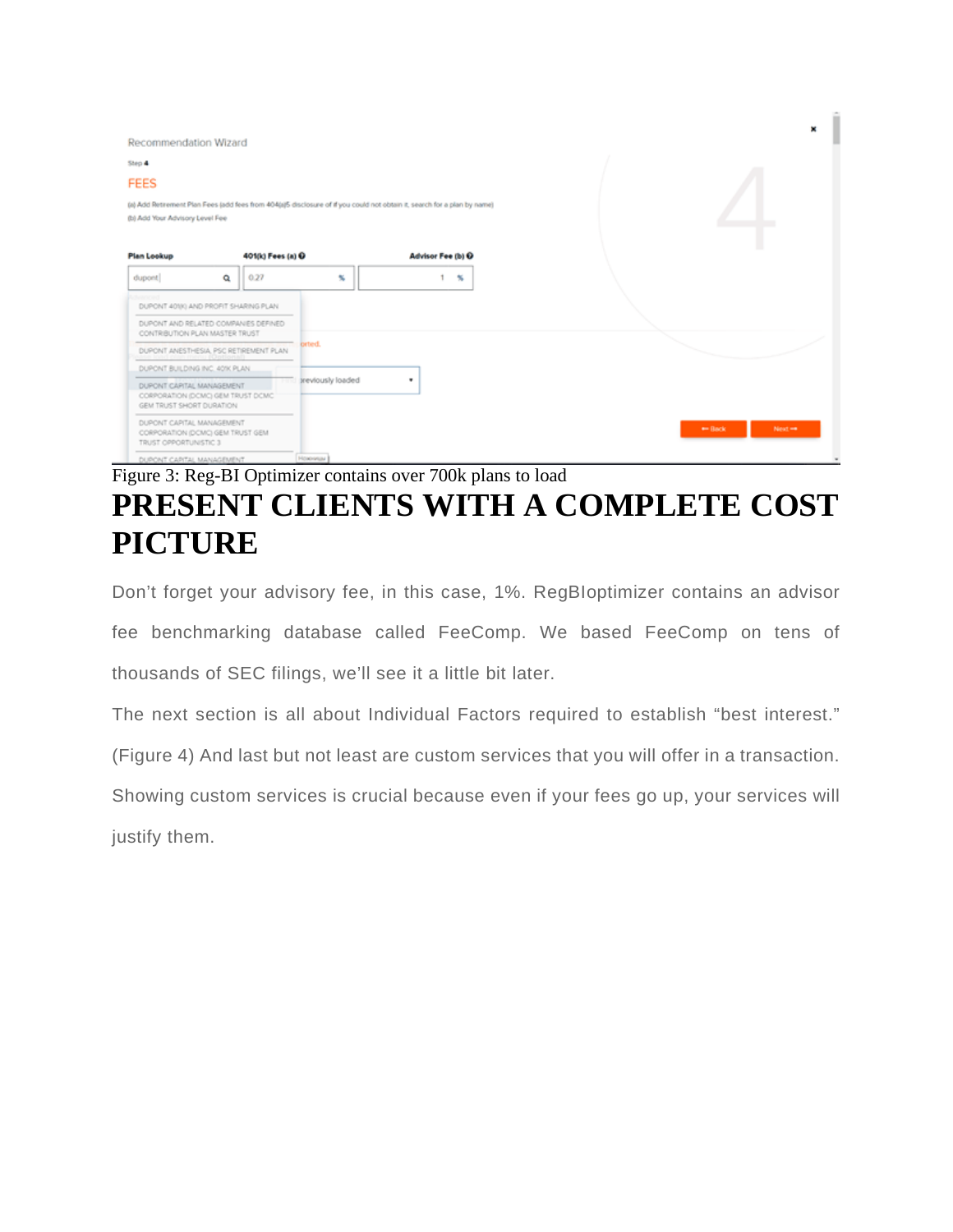Recommendation Wizard

| Step <b>5</b><br><b>INDIVIDUAL FACTORS</b>                                                                                                                                                 |                 |                          |          |                    |
|--------------------------------------------------------------------------------------------------------------------------------------------------------------------------------------------|-----------------|--------------------------|----------|--------------------|
| <b>401k Sample Portfolio</b>                                                                                                                                                               | <b>Answer</b>   | <b>Comments</b>          |          |                    |
| 1. Is this a new or existing client?                                                                                                                                                       | <b>NEW</b><br>٠ | Enter your comments here |          |                    |
| 2. Does the new employer maintain a qualified plan that can accept rollovers<br>from the current plan? <sup>O</sup>                                                                        | <b>YES</b><br>٠ | Enter your comments here |          |                    |
| Plan Lookup<br>Find or Select Plan<br>Q<br>This plan is not audited or wasn't able to be processed. Please load the Rollover Plan<br>Monu<br>Load Plan Menu<br>Find previously loaded<br>٠ |                 |                          |          |                    |
|                                                                                                                                                                                            |                 |                          | $-$ Back | Next $\rightarrow$ |

×

#### Figure 4: Include Individual Factors to make accurate fee estimates

Now let's jump into the Summary report (Figure 5).

| Recommendation Wizard                                           |                                       |                               |                      |                                                                                                                                                            |                  |
|-----------------------------------------------------------------|---------------------------------------|-------------------------------|----------------------|------------------------------------------------------------------------------------------------------------------------------------------------------------|------------------|
| Step 6                                                          |                                       |                               |                      |                                                                                                                                                            |                  |
| CUSTOMIZE SERVICES OFFERED IN PORTFOLIO VS. YOUR RECOMMENDATION |                                       |                               |                      |                                                                                                                                                            |                  |
| Services                                                        | 40 <sup>t</sup> k Sample<br>Portfolio | Proposed Rollover<br>Moderate | New<br>Employer Plan | Comments                                                                                                                                                   |                  |
| Investment Management Services: Fund<br>Research X              |                                       | ☑                             |                      | My advisory firm does extensive fund research, multi-factor models, research<br>on managers                                                                |                  |
| Investment Management Services: Portfolio<br>Construction X     |                                       | $\overline{\mathcal{A}}$      |                      | Advisory firm constructs best allocations considering financial planning issues<br>and tax issues                                                          |                  |
| Financial Planning Services X                                   |                                       | $\mathcal{J}$                 |                      | We provide financial planning, while current 401(k) plan does not offer such<br>services. Using RetireRisk quantitative engine from Portfolio Crash Tester |                  |
|                                                                 |                                       |                               |                      | $\leftrightarrow$ Back                                                                                                                                     | <b>V</b> Summary |

#### Figure 5: Customize services with comments to show due diligence.

It's that easy!

The summary report will pull in all required data for both initial and proposed allocation and will calculate all fees, including any plan admin fees, advisory fees, investment fees, etc.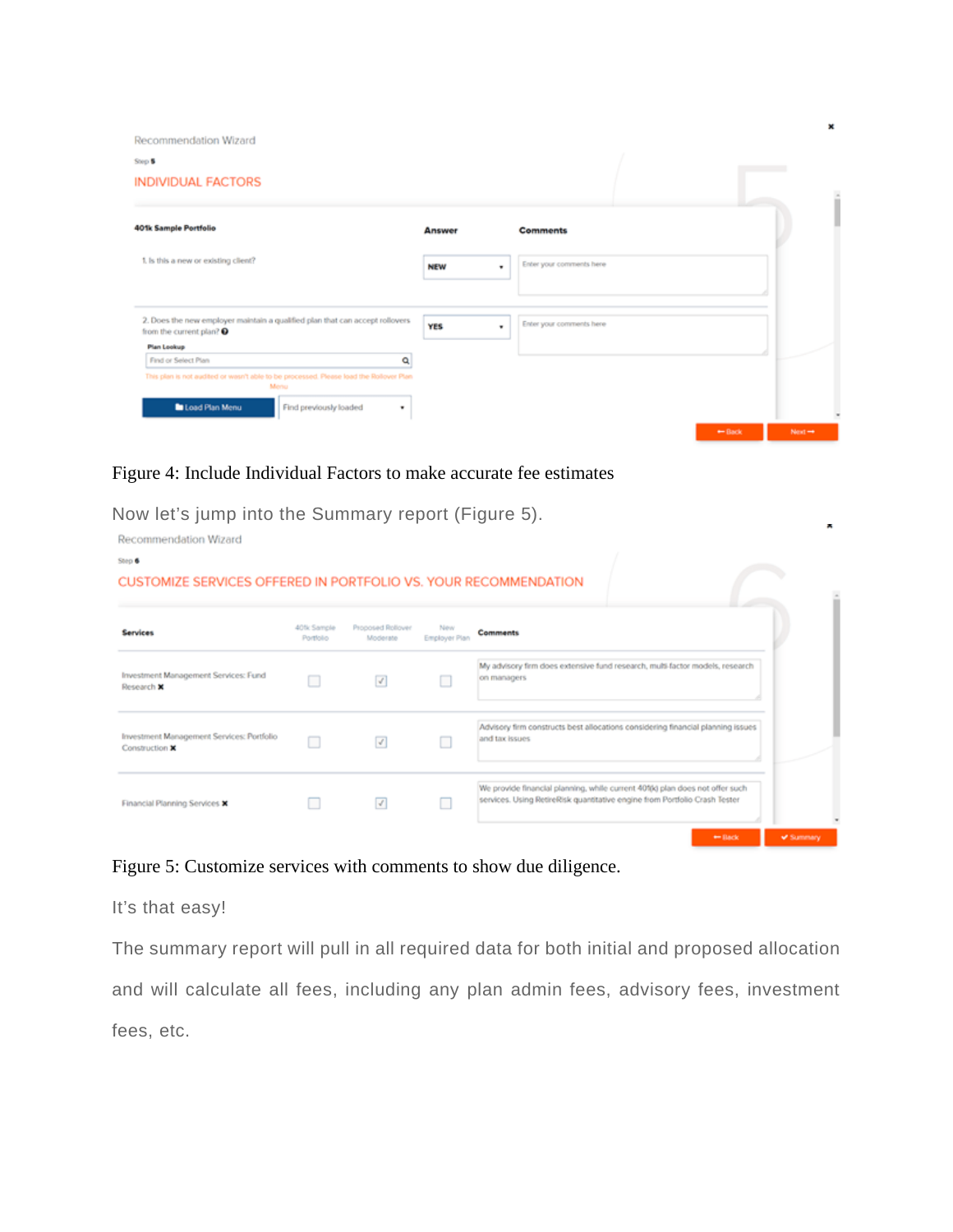It also contains risk-adjusted return measures and risk profiling information. You can compare the total fees of the investor and the services they get before and after they move their assets to you.

The red bar for the total fees is the current retirement plan portfolio. The current portfolio fees are \$14,784, including the advisory fee of 1%, investment fees, 401(k) fees, and possibly a platform fee. Total fee assessment is crucial for any demonstration that you are acting in the client's best interest (Figure 6).

| <b>OPTIMIZER</b> | <b>PCT</b>       | FEE BENCHMARK<br><b>SUMMARY</b>                                                    |                     |                                     |                 |                                         | ۰<br>۰.                         |
|------------------|------------------|------------------------------------------------------------------------------------|---------------------|-------------------------------------|-----------------|-----------------------------------------|---------------------------------|
|                  |                  | Q. 40% Sample Portfolio . - Edit Portfolio O Load Portfolio / Recomendation Wizard |                     |                                     |                 |                                         | Compare with: Q Proposed Rollov |
|                  |                  |                                                                                    |                     | 40'80 vs. RA Comparison Assumptions |                 |                                         |                                 |
|                  |                  | 40% Sample Portfolio                                                               | Total: \$ 1,900,001 | <b>Plan Lookup</b>                  | 401(k) Fees O   | <b>Advisor Fee Q</b>                    | Platform Fee Q                  |
|                  |                  | Proposed Rollover Moderate                                                         | Total: \$ 1,500,001 | Find or Select Plan<br>Advanced     | $Q = 0.27$<br>x | $\mathbf{H}$<br>$\mathbf{S}_\mathbf{t}$ | $0 - 56$                        |
|                  | Total S Fees O   | \$ 14.849<br>\$ 14,784                                                             |                     | $\frac{1}{2}$                       |                 |                                         |                                 |
|                  | Total % Fees O   | 1.35%<br>134%                                                                      |                     |                                     |                 |                                         |                                 |
|                  | O Sharpe Ratio O | 0.58                                                                               |                     |                                     |                 |                                         |                                 |
|                  |                  | 0.84                                                                               |                     |                                     |                 |                                         |                                 |

#### Figure 6: Compare Total Fees

Now let's consider the portfolio risk analysis and risk assessment for this client. First comes the Crash Rating section in the Summary report (Figure 7). Crash Rating is a number measuring the risk of the portfolio on a scale from 1 to 100. As you can see, the retirement plan crash rating is 67, while the risk tolerance of this investor is only 48, is the green bar. So, the current retirement portfolio assumes more risk than the investor is comfortable. The report clearly shows that the pre-rollover portfolio is not suitable for this investor.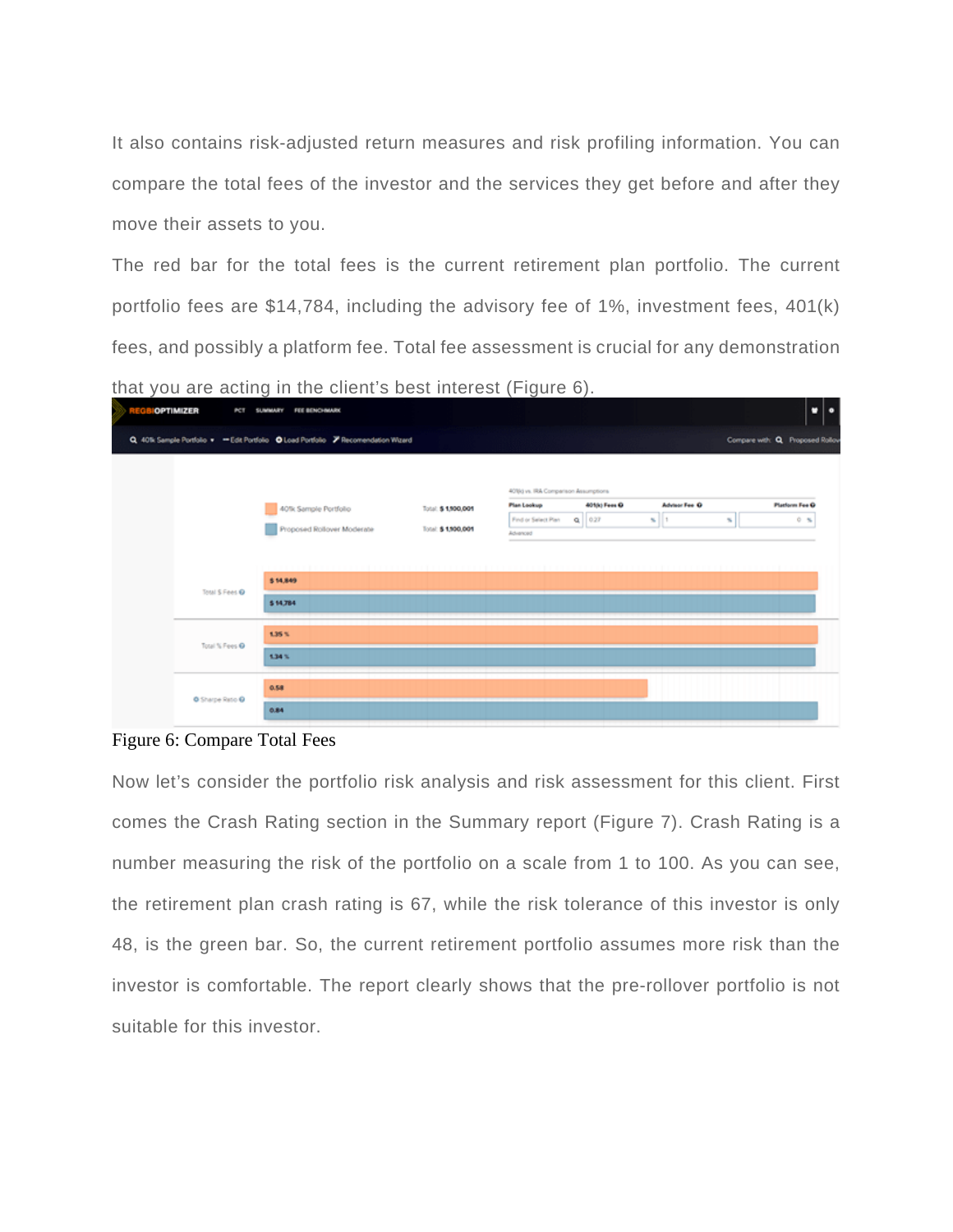### **CRASH RATING PROVES YOUR RECOMMENDATION CONSIDERS THE CLIENT'S UNIQUE FINANCIAL PROFILE.**

| <b>BOPTIMIZER</b> |                | PCT SUMMARY FEE BENCHMARK          |
|-------------------|----------------|------------------------------------|
|                   |                | <b>TURSE</b>                       |
|                   |                | 67                                 |
|                   | Crash Rating O | 51                                 |
|                   |                | 48<br><b>Risk Tolerance Rating</b> |

Figure 7: Matching Crash Rating with Risk Tolerance shows regard to the client's investor profile

You can use a variety of risk tolerance questionnaires in RegBIoptimizer, including RiXtrema's questionnaire, the one from FinaMetrica, and many others. Going back to our risk analysis, we can see that the suitable portfolio for this client should be closer to the tolerance level of 48, and in this case, our proposed collection is closer with a rating of 51 (the blue bar). So, this demonstrates due diligence to regulators and proves to the client why the rollover transaction is in their best interest, even if the fees are

#### not necessarily lower.

## **COMPARE YOUR FEES TO YOUR COMPETITORS**

The next section will help benchmark your advisory fee. The benchmark (the green droplet) shows 1.03% – that is, the average for this type of portfolio and services across the country based on tens of thousands of SEC filings. That benchmark is higher than the 1% advisory fee we chose for the transaction (it is the blue droplet behind the green one – See Figure 8).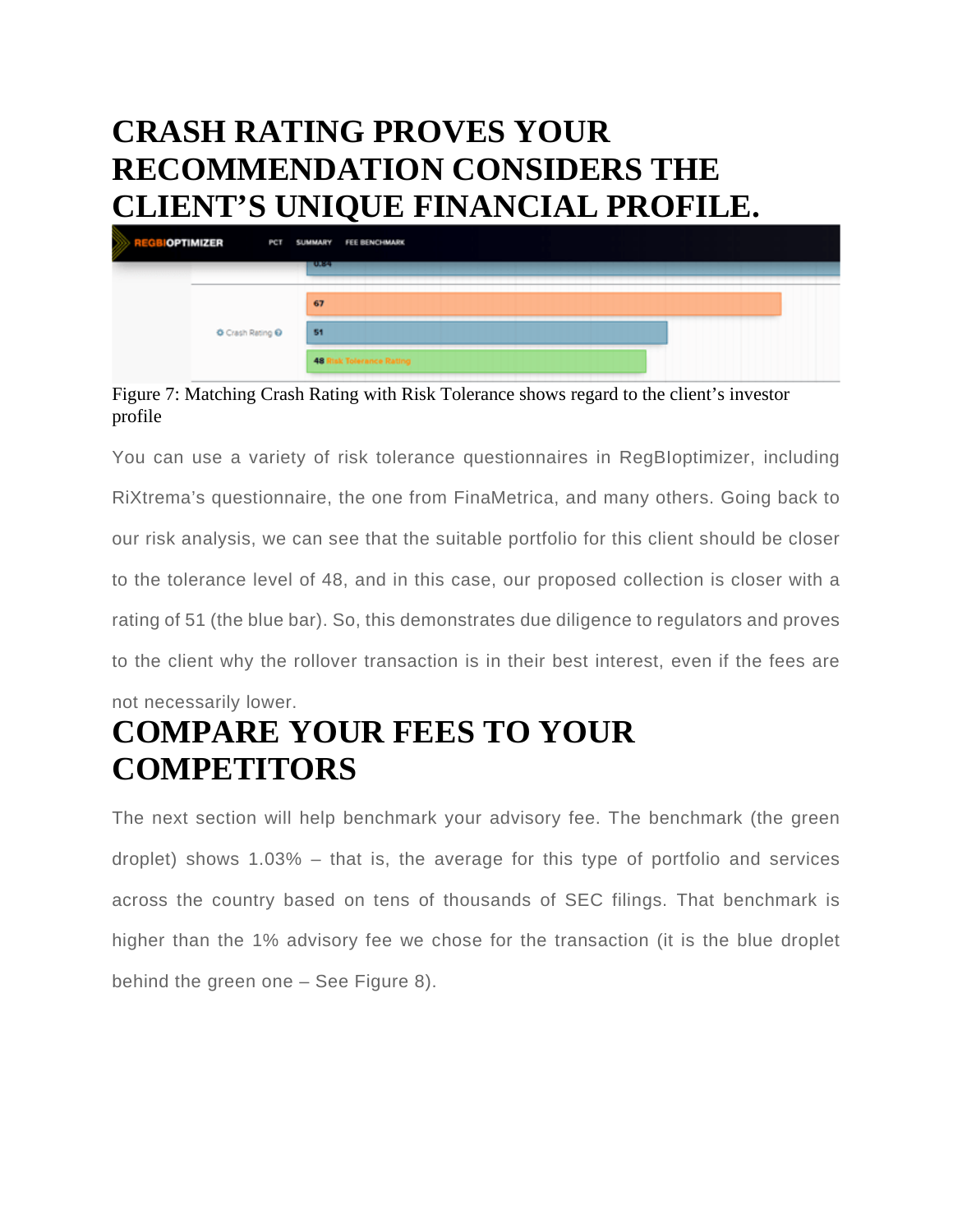

Figure 8: Compare your fees to the average based on thousands of SEC Filings

So we are all good there. Again, this proves that your fees are not arbitrary but are grounded in reality.

This next section is specific only to rollover transactions, so it contains crucial retirement plan information, Red Flags (Figure 9). After that, we see the section on

individual factors that we've already seen and the questionnaire answers.



Figure 9: Retirement Plan Red Flags are highlighted in the report

Next, we go to the section of Services comparison between the current account and the one we are proposing. Regardless of whether we are talking about qualified or non